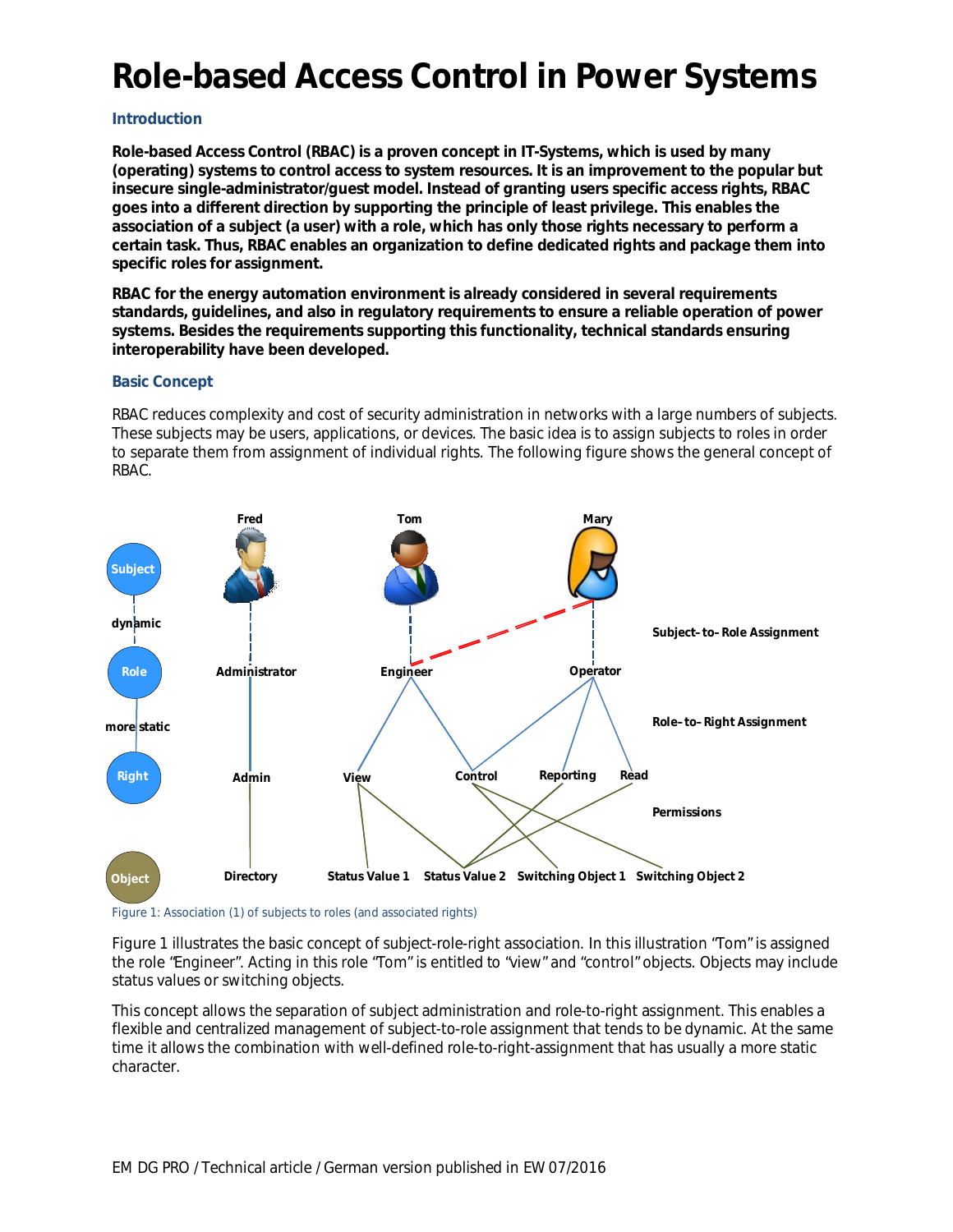Figure 1 also shows the dynamic and static assignments between subjects, roles and rights. The example illustrates that granting the right "view" to "Mary" can be added by assigning the role "Engineer" to "Mary" without changing the associated rights on objects.

*S*ecurity administration is simplified through the use of roles and constraints to organize subject access levels. Constraints in this context may connected directly with a given role like a validity time or a specific location in which the role can be used. Other constraints may be given through the operational environment and may change the effectively of a role, e.g., in emergency cases. RBAC in general can reduce costs within an organization, as it accepts that (especially) employees change roles and responsibilities more frequently than the rights within roles and responsibilities have to be changed.

# **RBAC applied in Energy Automation**

In order to protect the power grid from the increasing onset of cyber attacks, it is necessary to establish preventive, detective and corrective controls, in order to achieve accountability and traceability of all actions involved in operating the grid: manual or automated, local or remote. This is where RBAC, security event logging, and user management come into play.

For access control, security logging and user management in the energy industry to be effective, the specific constraints of the sector need to be addressed.

- · Many substations to operate
- · One user, multiple roles
- One substation, multiple secondary technology vendors
- · External contractors and vendor specialists requiring access to substation equipment



Figure 2: Exemplary Implementation of RBAC in the power industry

Although RBAC plays a role in all lifecycle phases of a digital substation – from commissioning to its total renovation – access control during the daily operations is the most crucial phase to focus on. This section lists some of the common user interaction scenarios that pertain to digital substation operations. It must be noted that it is imperative to log all user actions that are relevant from a system security point of view, across all access control scenarios. Some of the common scenarios are discussed here.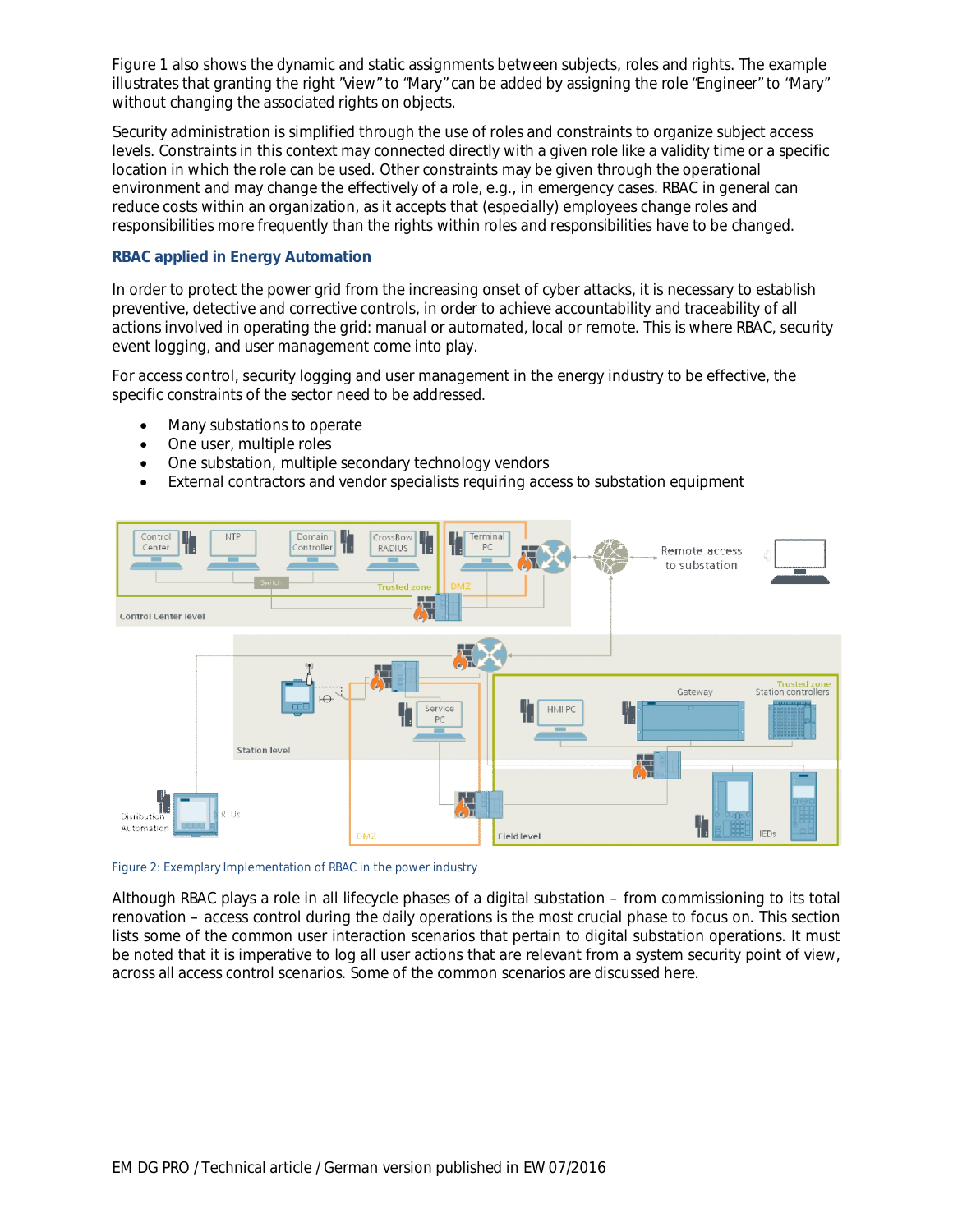#### **HMI access**:

During normal operations in a substation an operator monitors and controls the process automation using the PC-based human machine interface (HMI) software, which allows the viewing and modifying of the states of both primary substation equipment (e.g. circuit breaker, disconnector, etc) and secondary substation equipment (e.g. bay controller, protection device, etc) that control them. Unauthorized and anonymous access to HMIs must therefore be prevented. These considerations also apply to PC-based runtime applications that handle communication gateway and station controlling and automation tasks.

## **IED access:**

Viewing and modification of settings belonging to IEDs (e.g. protection relays) in the substation is achieved normally using the engineering tool connected with the IED (typically over IP or also over serial connections in case of legacy IEDs). This is also achieved over the IED's on-board HMI panel. A similar user-interactive scenario is that of managing automationand communication-intensive intensive secondary devices such as RTUs and related networking equipment in the substation.

# **Access for data retrieval:**

Collecting data for offline diagnostics and grid optimization is another scenario: operational logs and sequence of events, as well as retrieval of nonoperational logs and fault- /disturbance records. Today's power quality devices capture sensitive information about the grid's topology and the nature of settings that led to a fault (e.g. transformer settings, monitored feeders, lines, etc stored in the internationally accepted

COMTRADE format for disturbance records.) In this scenario the active user can mostly carry out his tasks with "read-only" access to the IEDs and data archival systems. A more liberal, potentially harmful set of access rights should be avoided.

# **Access for carrying out updates and backups:**

National regulations expect power system operators to actively implement security patch management of all deployed grid automation products. The access rights required for firmware and software updates to be carried out by an operator in the field can be misused by anonymous malicious parties to install corrupt/obsolete/manipulated firmware and software into secondary equipment.

# **Access for managing backups:**

The parallel-running recurring activity of creating regular backups of secondary equipment settings needs to be covered by access control as well. In this scenario the active user is able to mostly carry out his tasks with "read-only" access to the system.

# **Temporary access:**

Special consideration is required for providing temporary access to secondary equipment in the substation for external technicians such as contractors and vendor specialists. It should be possible to restrict the validity of such user accounts and to keep these accounts inactive or non-existent until the need arises.

#### **Flexibility with roles:**

Apart from the aforementioned exemplary scenarios, there are of course other user-interactive scenarios, where an establishment of a customized set of roles and rights would best

fit the organizational structures of power system operators, especially if they have a large operations staff. The need for flexibility in supporting userdefined roles that can be consistently applied across multiple secondary equipment vendors is foreseeable.

#### **Administering security:**

As covered in the BDEW Whitepaper requirements and in the IEC 62351-8 standard, applying access control and user management requires continuous administration of the supporting infrastructure and policies. To this end, the access control system should support roles for administering the security settings in secondary equipment, centrally administering users (i.e. adding and removing user accounts), and managing user roles and rights required to carry out the aforementioned operational user-interactive scenarios. An additional scenario is the retrieval of security logs from secondary equipment and from centralized security log servers for purposes of audit trail. While inspecting suspicious activity, external or dedicated security auditors might be engaged, who solely have the privilege to access security logs from their sources and archives for analysis purposes.

## **Availability comes first – emergency access:**

Finally, with user management and RBAC in place, it must still be possible in emergency cases for operators to access critical secondary substation components, even if, for some reason the operator is unable to access the secondary equipment with his/hear user credentials. It is unacceptable to have a secure substation at the cost of system availability.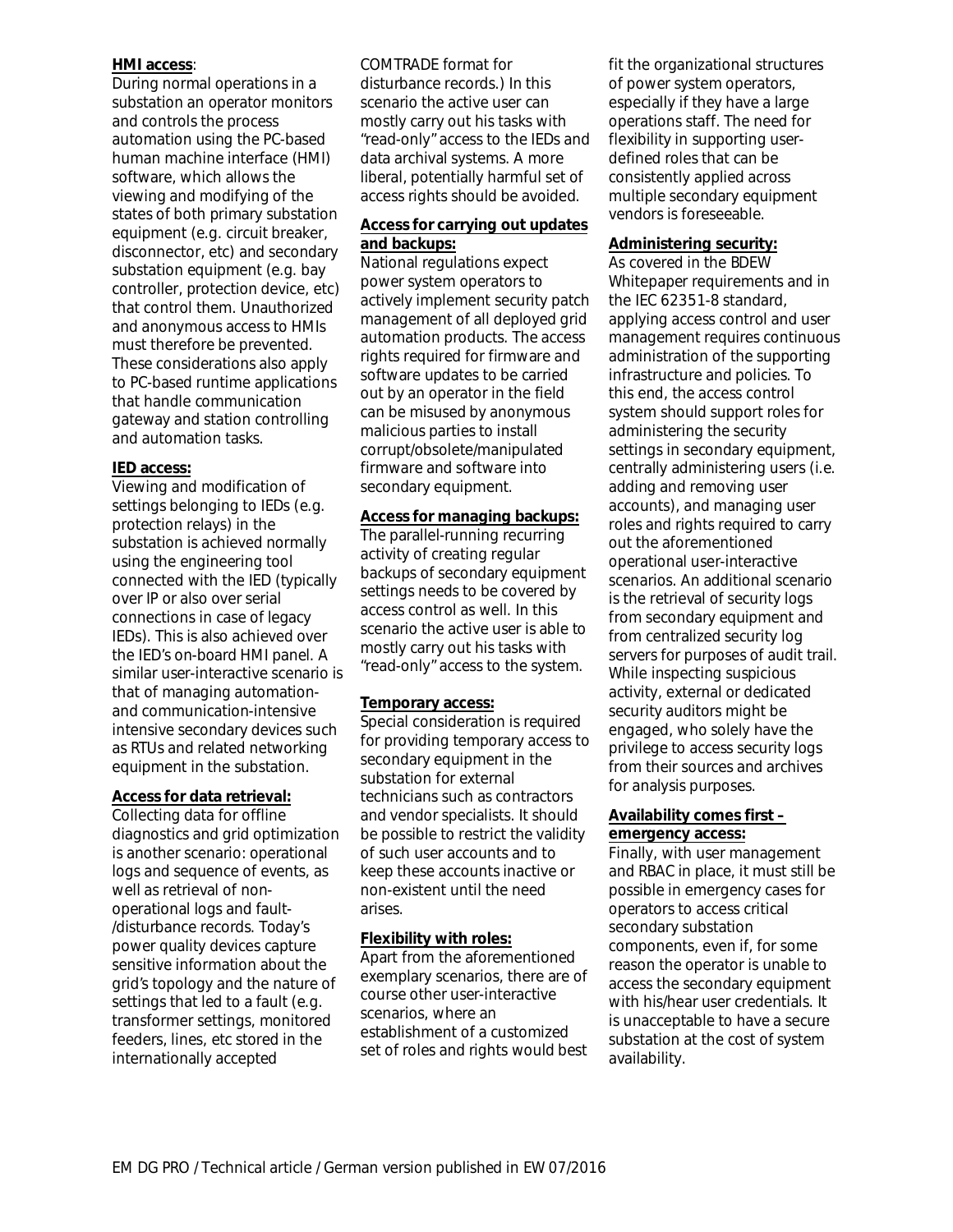#### **An Approach towards RBAC with Basic Interoperability**

Over the past decade, there have been concerted efforts in the power grid markets internationally to raise awareness about IT/OT security, driven by standards such as IEC 62351 and IEEE 1686, and regional organizations of energy operators such as NERC in North America and BDEW in Germany. Currently, however, the RBAC guidance provides no alignment among the set of roles, which are required by the different standards and recommendations referenced here. For instance, due to the fact that the IEC 62351-8 standard currently specifies minimum roles aligned with operations covered by the IEC 61850 standard alone, some or all of its rights cannot be translated to operational activities that are not in the purview of IEC 61850 (e.g. consideration of firmware update). As seen in Figure 3, a mapping of the roles as specified in IEC 62351-8 and BDEW Whitepaper to the different IEEE 1686 rights would address this gap, so as to:

- holistically address basic interoperability for RBAC and not just from the viewpoint of a singular standard
- address all markets driven by the aforementioned associations and standardization committees

| Mapping of roles and rights across IEEE 1686, BDEW Whitepaper and 62351-8 |                                  |                                                                                           |                                                                                 |                                   |                            |                        |                         |               |                  |                           |                                          |   |
|---------------------------------------------------------------------------|----------------------------------|-------------------------------------------------------------------------------------------|---------------------------------------------------------------------------------|-----------------------------------|----------------------------|------------------------|-------------------------|---------------|------------------|---------------------------|------------------------------------------|---|
|                                                                           |                                  |                                                                                           | IEC 62351 Roles, BDEW Whitepaper Roles + Additional Empirical Roles in "quotes" |                                   |                            |                        |                         |               |                  |                           |                                          |   |
|                                                                           | Rights in<br><b>IEEE</b><br>1686 | Description of<br>IEEE 1686 rights                                                        | "GUEST"                                                                         | <b>IBDEW:</b><br>Data<br>display] | VIEWER OPERATOR OPERATOR R | BDEW:<br><b>BACKUP</b> | <b>ENGINEE</b> Operator | <b>IBDEW:</b> | IBDEW:<br>Admin] | [BDEW:<br><b>Auditorl</b> | INSTALLER SECADM SECAUD RBACMGMT TADMIN" |   |
| IEEE 1686 Rights                                                          | <none></none>                    | View general<br>information                                                               | Χ                                                                               | X                                 | х                          | Χ                      | X                       | Χ             | X                | ΙX                        | х                                        | Χ |
|                                                                           |                                  | View operational                                                                          |                                                                                 |                                   |                            |                        |                         |               |                  |                           |                                          |   |
|                                                                           | View data data                   |                                                                                           |                                                                                 | X                                 | х                          | X                      | X                       | Χ             |                  |                           |                                          | Χ |
|                                                                           |                                  | View Cfg View configuration                                                               |                                                                                 |                                   |                            |                        |                         |               |                  |                           |                                          |   |
|                                                                           | settings                         | settings                                                                                  |                                                                                 | X                                 | х                          | X                      | X                       | Χ             |                  |                           |                                          | X |
|                                                                           | Force<br>values                  | Force values /<br>manually override<br>real data / cause a<br>control-output<br>operation |                                                                                 |                                   | х                          |                        | X                       | Χ             |                  |                           |                                          | X |
|                                                                           | Cfg<br>Change                    | Change/download/<br>upload<br>configuration                                               |                                                                                 |                                   |                            | X (Download<br>only)   | X                       | Χ             |                  |                           |                                          | Χ |
|                                                                           | <b>FW</b><br>change              | Change firmware                                                                           |                                                                                 |                                   |                            |                        |                         | X             |                  |                           |                                          | X |
|                                                                           | <b>RBAC</b>                      | <b>RBAC</b>                                                                               |                                                                                 |                                   |                            |                        |                         |               |                  |                           |                                          |   |
|                                                                           | mgmt                             | management                                                                                |                                                                                 |                                   |                            |                        |                         |               | X                |                           | X                                        | X |
|                                                                           |                                  | Manage/perform                                                                            |                                                                                 |                                   |                            |                        |                         |               |                  |                           |                                          |   |
|                                                                           | Security<br>mgmt                 | security functions<br>(non-RBAC)                                                          |                                                                                 |                                   |                            |                        |                         |               | Χ                |                           |                                          | X |
|                                                                           | Audit trail Audit trail          |                                                                                           |                                                                                 |                                   |                            |                        |                         |               | X                | X                         |                                          | X |

Figure 3: Mapping of roles and rights across international standards and recommendations

In addition to these mandatory standard roles, it should be noted that interoperability of user-defined roles and rights definitions, which would help better align the roles with an operator's environment, is being currently addressed in the standardization groups.

#### **RBAC Outlook**

With the increasing number of secondary equipment directly supporting RBAC come the challenges of scalability and interoperability. An interoperable, scalable and secure solution to apply RBAC across different secondary equipment from different vendors, across substations and beyond, needs to be established. It should ultimately be possible for power system operators to implement and operate RBAC effectively and at reasonable operative expenses.